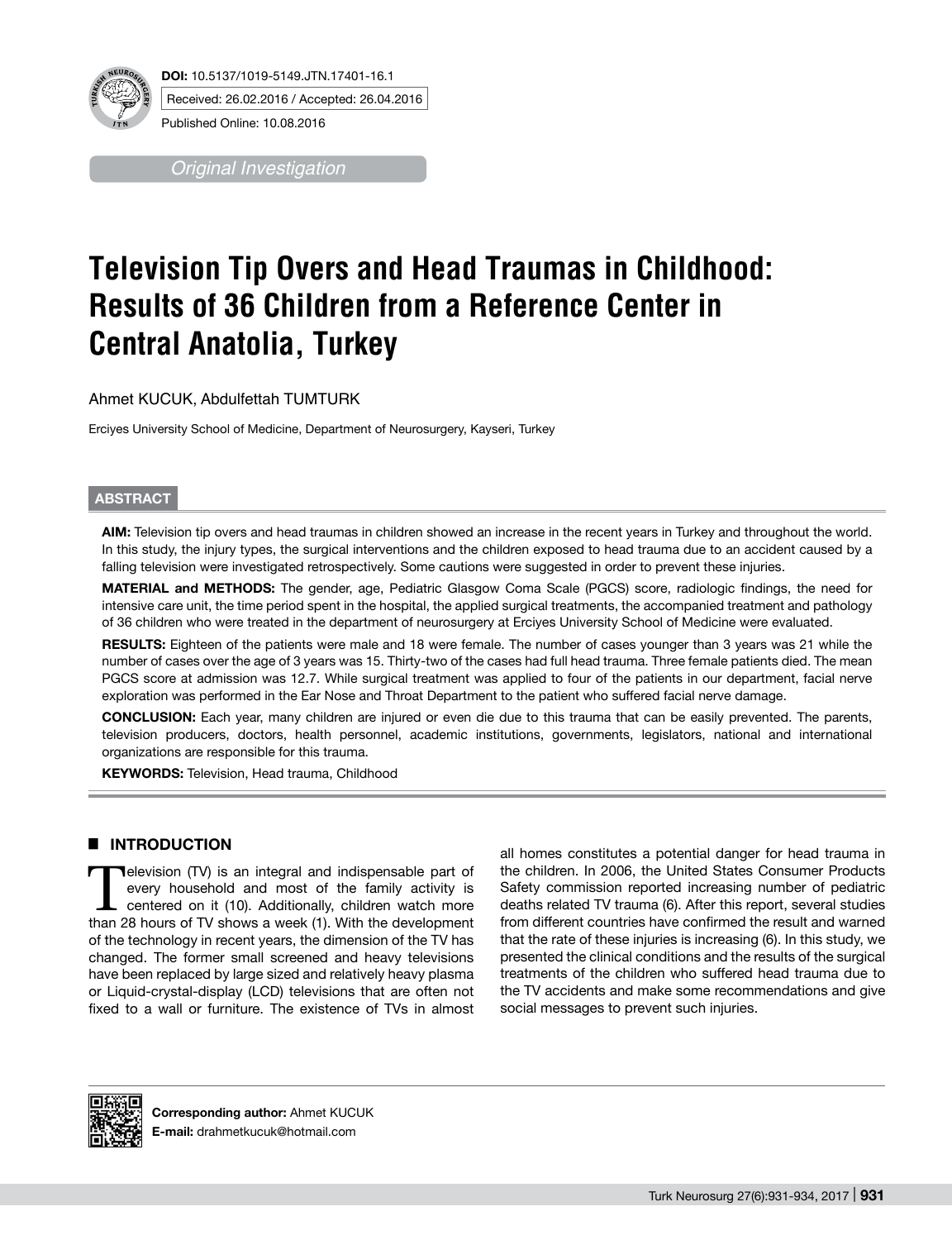#### █ **MATERIAL and METHODS**

This was a retrospective descriptive study conducted among 36 pediatric patients who were admitted to Erciyes University Medical Faculty, Department of Neurosurgery with a TV fall injury between January 2007 and December 2014. The gender, age, pediatric Glasgow Coma Scale (PGCS) score, radiological findings, the need for intensive care unit (ICU), the time period spent in the hospital, the applied surgical treatments, the accompanied treatment and pathology of were evaluated in all patients.

The cases were divided into two groups including the ages of 0-3 and the ages over 3 years. Patients underwent a physical examination and complete blood count, biochemical analysis, extremities and abdominal X-rays, abdominal ultrasonography and cranial, thoracic and abdominal computerized tomography (CT) were performed. All patients were consulted with orthopedics, neurosurgery and pediatrics.

#### █ **RESULTS**

The age of the children who were treated in our department due to head trauma following TV tip overs varied between 15 month and 11 years, while the average age was 3.6. Eighteen of the cases (50%) were boys while 18 of them (50%) were girls. The number of cases who were under the age of 3 was 21 (58%) while the number of cases who were over the age of 3 was 15 (42%). Twelve of the male patients (66%) were under the age of three while 6 of them (34%) were more than 3 years old. 9 of the female cases (50%) were under the age of three while 9 of them were older than 3 years (50%) (Table I).

In 32 of the cases (88%) only head trauma occurred. In one of the cases, cochlear nerve injury occurred due to temporal bone fracture and the patient was operated by an ear, nose and throat (ENT) team due to hearing loss but significant changes were not observed. In some of the cases facial asymmetry, periorbital ecchymosis and pneumomediastinum occurred, however these cases did not required any surgical treatment and were treated by the medical treatment of the relevant departments.

Within the age group of 0-3 there were 2 girls whose PGCS scores were 3 and another girl (8.3%) with pneumomediastinum died during the ICU process.

The average of the PGCS was 12.7 in both of the groups. The PGCS of 19 cases (53%) was 15; in 10 cases (38.8%) it was 14 while the PGCS of the other cases was lower (Table II).

When looking at the cranial radiological evaluation of the cases, in 16 of the cases (44.4%) there was linear fracture, in 6 cases (16.6%) traumatic subarachnoid hemorrhage (SAH)+brain edema occurred, in 3 cases (8.3%) depressed fracture, in 2 of the cases (5.5%) acute subdural hematoma (ASH), and in 1 case (2.8%) contusion cerebri occurred. The cranial radiological evaluation of 8 cases was normal.

Fifteen of the patients (41.6%) were admitted to the neurosurgical ICU. The average time period spent by these patients in the ICU was 10.6 days. The other 21 patients were

admitted to the inpatient neurosurgery service. These patients spent an average 3.7 days in the hospital. In two of the patients (5.5%) who were accepted to ICU epileptic seizures occurred, while facial asymmetry was observed in another 3 cases (8.3%).

Surgical treatment was applied to four of the patients (11.1%) in our department. Remodelling was performed to three patients for a depressed fracture. In one patient (2.7%), an epidural hematoma was evacuated. In two patients, surgical treatment was not needed despite a small ASH.

#### █ **DISCUSSION**

In recent years, an increase can be observed in the number of the articles associated with head trauma after TV tip overs (2,3,5-8,10). The children aged between 1 and 5 years tend to recognize their surroundings instinctively and to climb on top of things naturally. Therefore they can easily capsize the television over themselves. Despite the growth of the new generation TV screen, the thickness of the screen is decreasing. This feature can change the gravity centre of a television that has not been fixed with even with the smallest impact and can ease the falling of the television. Therefore the TV can fall on top of the children and may cause various injuries and especially head trauma.

In various articles, head trauma after TV tip overs has been reported especially in boys (4,6,7). Although the number of boys and girls was equal in this study, the number of male patients in the cases aged between 0 and 3 is clearly higher (Table I).

Injuries in head traumas following TV tip overs are usually mild but they may be rarely fatal or they may require ICU admission. After the evaluation of the 42 cases of the children who were admitted to the emergency due to TV tip over traumas, Guloglu et al. reported that 16 patients (38.1%) required ICU, the average of the time period they spent under ICU was 16.2 days, and 5 of the patients (11.9%) died (5). Rutkoski et al. reported, in their study on 52 patients who were exposed to head trauma after TV tip overs, that 14 patients (26.9%) required ICU, the average of the time period they spent in ICU was 2.1 days (1-7 day) and in one of the cases (1.9%) the patient died (8). In this study, 15 of the patients were admitted to ICU (41.6%). The average time period they spent in the ICU was 10.6 days (2-38 days).

The average time spent in the hospital by the patients who suffered head traumas caused by TV tip over is similar in various articles. It was reported that the patients with head traumas after fall of TV, whose cases were examined in a study by Suresh et al. spent an average of 4 days in the hospital (10), while Mills et al. reported this period as 4.6 days in their own research (6). In our cases the average length of the hospital stay was 3.7 days. When considering these cases, in 16 of the cases (44.4%) a linear fracture was reported, in 6 cases (16.6%) traumatic SAH+ brain edema occurred, in 3 cases (8.3%) depressed fracture, in 2 of the cases (5.5%) ASH and in 1 case (2.8%) contusion cerebri was diagnosed.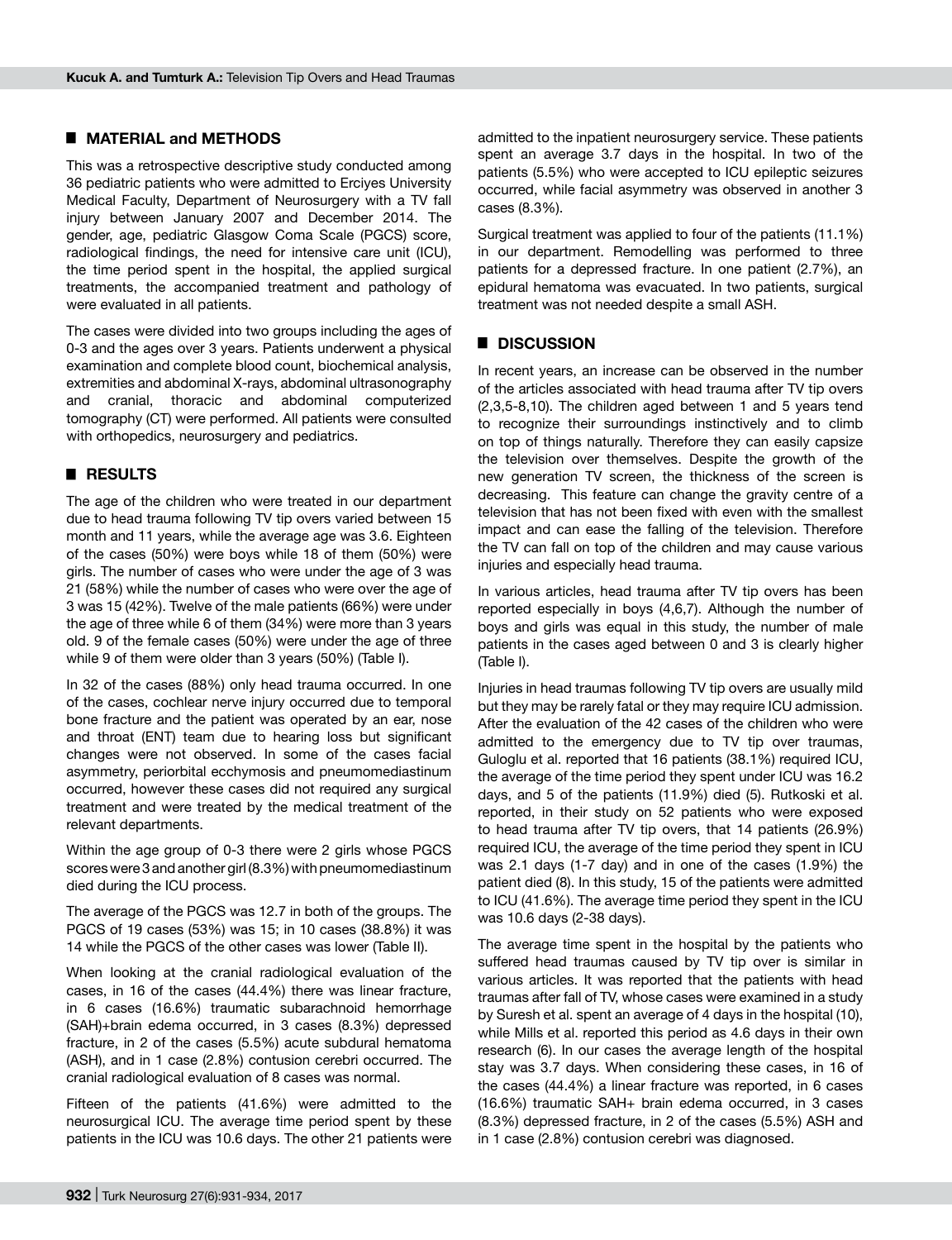| Age (years) | Boy        | Girl   | Total    |
|-------------|------------|--------|----------|
| 3≤          | 12 (33.3%) | 9(25%) | 21 (58%) |
| >3          | 6 (16.7%)  | 9(25%) | 15 (42%) |
| Total       | 18         | 18     | 36       |

**Table I:** The Distribution of the Cases According to the Age and Gender



**Table II:** The Pediatric Glasgow Coma Scale (PGCS) Scores of the Patients

Surgery may be an inevitable consequence of some head trauma after TV tip overs. In a study including 116 pediatric patients conducted by Sikron et al., it was reported that 15 (12.9%) of the patients required surgical treatment (9). Guloglu et al. reported that 12 of the 42 patients (28.6%) with head trauma required surgical treatment (5). In our study, 5 patients (13.8%) underwent surgical treatment. Three of them had depressed skull fracture, one had epidural hematoma, while the last had facial nerve exploration.

Traumatic brain injury (TBI) is a serious clinical problem associated with head trauma. Unfortunately, 3 girl patients within the group of age 1-3 years died in the ICU due to TBI. The PGCS score in two of these cases was 3, while in the 3<sup>rd</sup> case it was 4. In one of the patients TBI was accompanied by pneumomediastinum.

TV-related head traumas are mostly preventable traumas. It is possible to reduce the number of these injuries with some measures to be taken. The most important of these measures is to fix especially the light-emitting diode (LED) and LCD televisions onto the wall or to the furniture. This is a very cheap and simple method and the TV producers should definitely use it. The purchasers of these televisions should be warned about this issue. Also, educational programs should

be broadcasted on television regarding this issue. Even the fixation process could be made compulsory through a law.

Also the physicians who are constantly struggling with the results of trauma should be trained about TVs falling and related head trauma and later they could educate the society. The issue of TV-related traumas should be investigated in scientific conferences and symposiums. The United Nations Children's Fund (UNICEF) works for children's rights, survival, development and protection and can take an active role in preventing these injuries.

#### █ **CONCLUSION**

Unfortunately, the head injuries after TV tip overs demonstrate an increase in Turkey as well as all over the world. Sad to say, many children are injured or even die due to this trauma that can be easily prevented. TV-related injuries are everyone's responsibility and not only the injured children's or their parents'. TV manufacturers, doctors, health personnel, academic institutions, governments, legislators, national and international children organizations also have responsibility. The prevention of TV-related injuries is cheaper and easier than the treatment of patients who suffer a trauma.